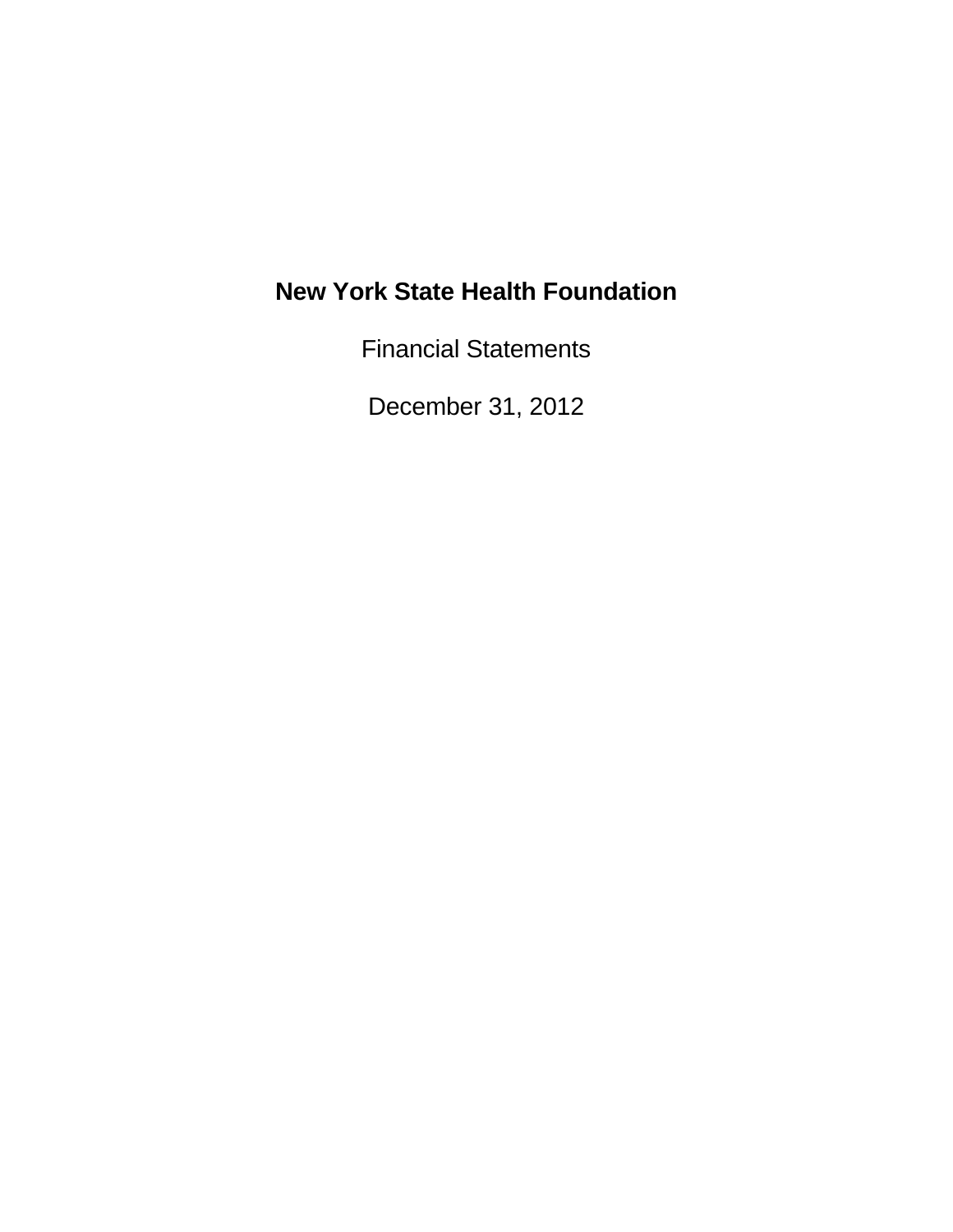



# **Independent Auditors' Report**

# **To the Board of Directors of New York State Health Foundation**

We have audited the accompanying financial statements of New York State Health Foundation (the "Foundation") which comprise the statement of financial position as of December 31, 2012, and the related statements of activities and cash flows for the year then ended, and the related notes to the financial statements.

# *Management's Responsibility for the Financial Statements*

Management is responsible for the preparation and fair presentation of these financial statements in accordance with accounting principles generally accepted in the United States of America; this includes the design, implementation, and maintenance of internal control relevant to the preparation and fair presentation of financial statements that are free from material misstatement, whether due to fraud or error.

# *Auditors' Responsibility*

Our responsibility is to express an opinion on these financial statements based on our audit. We conducted our audit in accordance with auditing standards generally accepted in the United States of America. Those standards require that we plan and perform the audit to obtain reasonable assurance about whether the financial statements are free of material misstatement.

An audit involves performing procedures to obtain audit evidence about the amounts and disclosures in the financial statements. The procedures selected depend on the auditors' judgment, including the assessment of the risks of material misstatement of the financial statements, whether due to fraud or error. In making those risk assessments, the auditor considers internal control relevant to the entity's preparation and fair presentation of the financial statements in order to design audit procedures that are appropriate in the circumstances, but not for the purpose of expressing an opinion on the effectiveness of the entity's internal control. Accordingly, we express no such opinion. An audit also includes evaluating the appropriateness of accounting policies used and the reasonableness of significant accounting estimates made by management, as well as evaluating the overall presentation of the financial statements.

We believe that the audit evidence we have obtained is sufficient and appropriate to provide a basis for our audit opinion.

# *Opinion*

In our opinion, the financial statements referred to above present fairly, in all material respects, the financial position of New York State Health Foundation as of December 31, 2012, and the changes in its net assets and its cash flows for the year then ended in accordance with accounting principles generally accepted in the United States of America.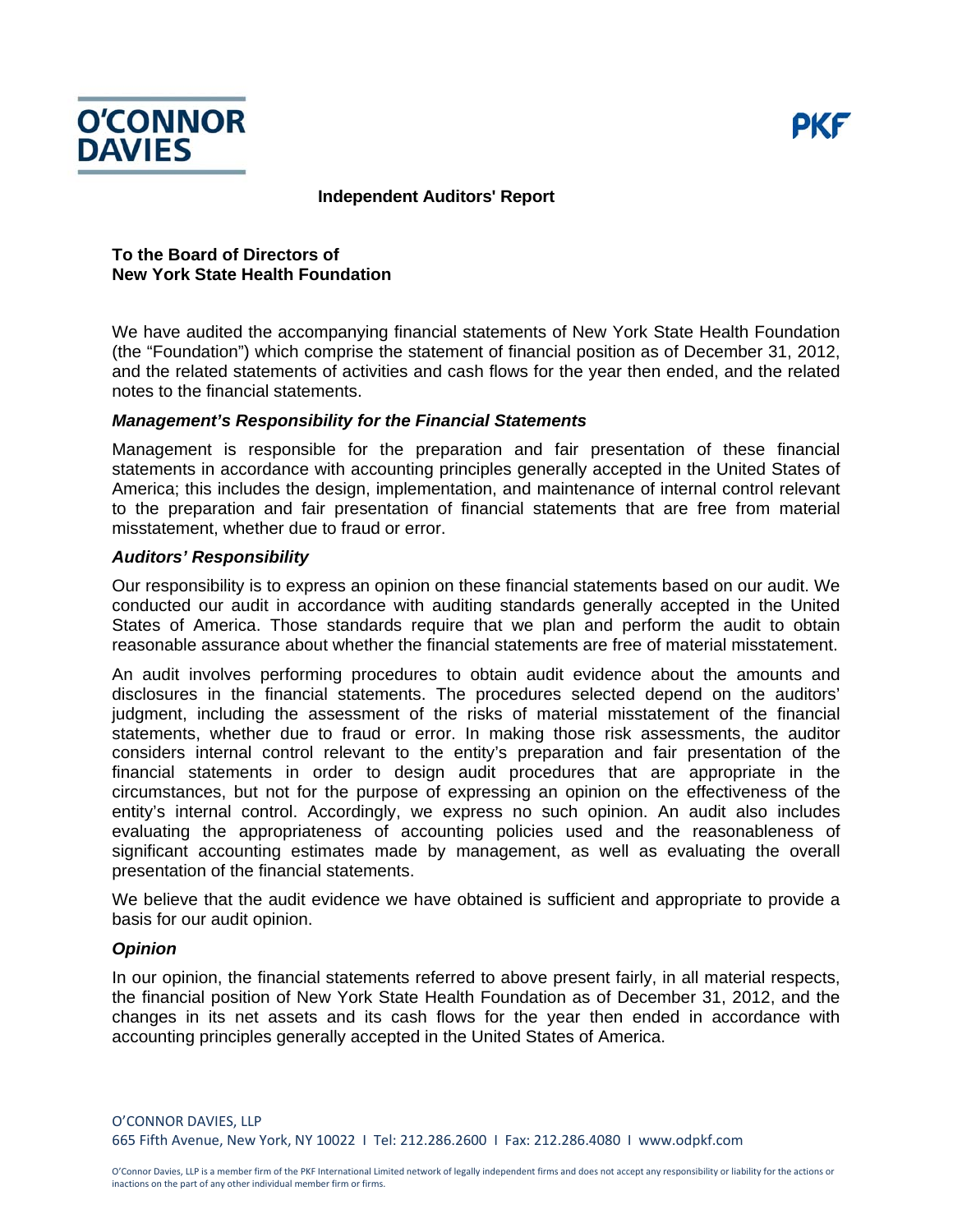# **To the Board of Directors of New York State Health Foundation**

Page 2

# *Report on Summarized Comparative Statements*

We have previously audited the Foundation's December 31, 2011 financial statements, and we expressed an unmodified audit opinion on those audited financial statements in our report dated May 30, 2012. In our opinion, the summarized comparative information presented herein as of and for the year ended December 31, 2011 is consistent, in all material respects, with the audited financial statements from which it has been derived.

# *Other Matter*

Our audit was conducted for the purpose of forming an opinion on the financial statements as a whole. The supplementary information on page 13 is presented for purposes of additional analysis and is not a required part of the financial statements. Such information is the responsibility of management and was derived from and relates directly to the underlying accounting and other records used to prepare the financial statements. The information has been subjected to the auditing procedures applied in the audit of the financial statements and certain additional procedures, including comparing and reconciling such information directly to the underlying accounting and other records used to prepare the financial statements or to the financial statements themselves, and other additional procedures in accordance with auditing standards generally accepted in the United States of America. In our opinion, the information is fairly stated in all material respects in relation to the financial statements as a whole.

O'Connor Davies, UP

New York, New York May 30, 2013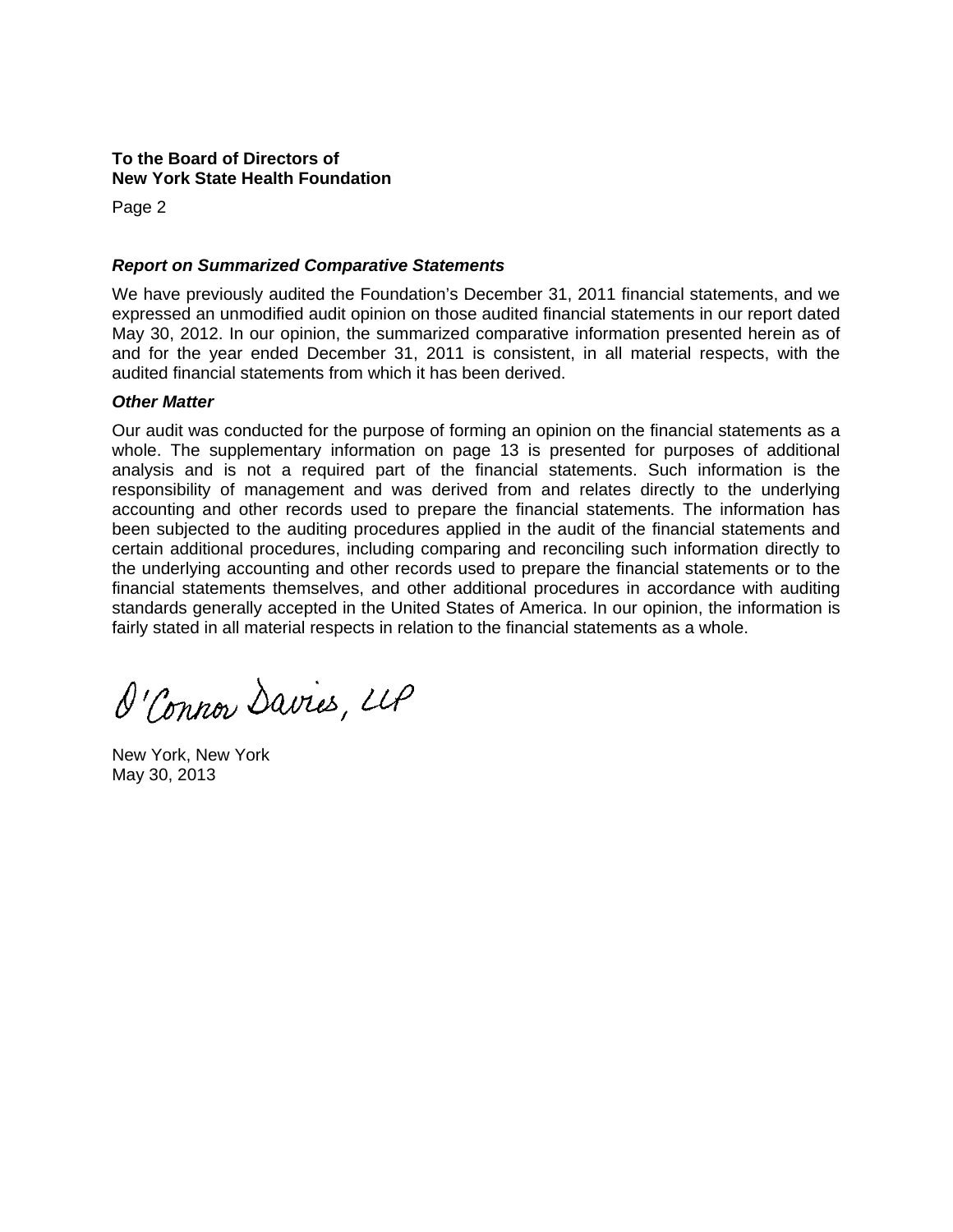# Statement of Financial Position December 31, 2012 (with comparative amounts at December 31, 2011)

|                                                                                                                                                                                                                                                   | 2012                                                          | 2011                                                                               |
|---------------------------------------------------------------------------------------------------------------------------------------------------------------------------------------------------------------------------------------------------|---------------------------------------------------------------|------------------------------------------------------------------------------------|
| <b>ASSETS</b>                                                                                                                                                                                                                                     |                                                               |                                                                                    |
| Cash and cash equivalents                                                                                                                                                                                                                         | \$<br>1,670,054                                               | \$<br>2,700,427                                                                    |
| Accrued investment income                                                                                                                                                                                                                         | 670,701                                                       | 753,217                                                                            |
| Program related investments                                                                                                                                                                                                                       | 951,139                                                       | 1,113,590                                                                          |
| Prepaid expenses                                                                                                                                                                                                                                  | 18,971                                                        | 60,223                                                                             |
| Prepaid federal excise tax                                                                                                                                                                                                                        | 48,000                                                        | 13,000                                                                             |
| Investments                                                                                                                                                                                                                                       | 276,527,553                                                   | 267,964,234                                                                        |
| Deposits and other assets                                                                                                                                                                                                                         |                                                               | 54,842                                                                             |
| Property and equipment, net                                                                                                                                                                                                                       | 308,210                                                       | 411,582                                                                            |
|                                                                                                                                                                                                                                                   | \$280,194,628                                                 | \$273,071,115                                                                      |
| <b>LIABILITIES AND NET ASSETS</b><br>Liabilities<br>Accounts payable and accrued expenses<br>Grants payable<br>Federal excise tax payable<br>Deferred rent<br><b>Other liabilities</b><br>Deferred Federal excise tax<br><b>Total Liabilities</b> | \$<br>336,539<br>7,536,192<br>574,054<br>681,000<br>9,127,785 | \$<br>296,961<br>9,113,726<br>30,000<br>551,689<br>82,820<br>340,000<br>10,415,196 |
|                                                                                                                                                                                                                                                   |                                                               |                                                                                    |
| <b>Net Assets</b>                                                                                                                                                                                                                                 |                                                               |                                                                                    |
| Unrestricted net assets                                                                                                                                                                                                                           | 271,066,843                                                   | 262,621,614                                                                        |
| Temporarily restricted net assets                                                                                                                                                                                                                 |                                                               | 34,305                                                                             |
| <b>Total Net Assets</b>                                                                                                                                                                                                                           | 271,066,843                                                   | 262,655,919                                                                        |
|                                                                                                                                                                                                                                                   | \$280,194,628                                                 | \$273,071,115                                                                      |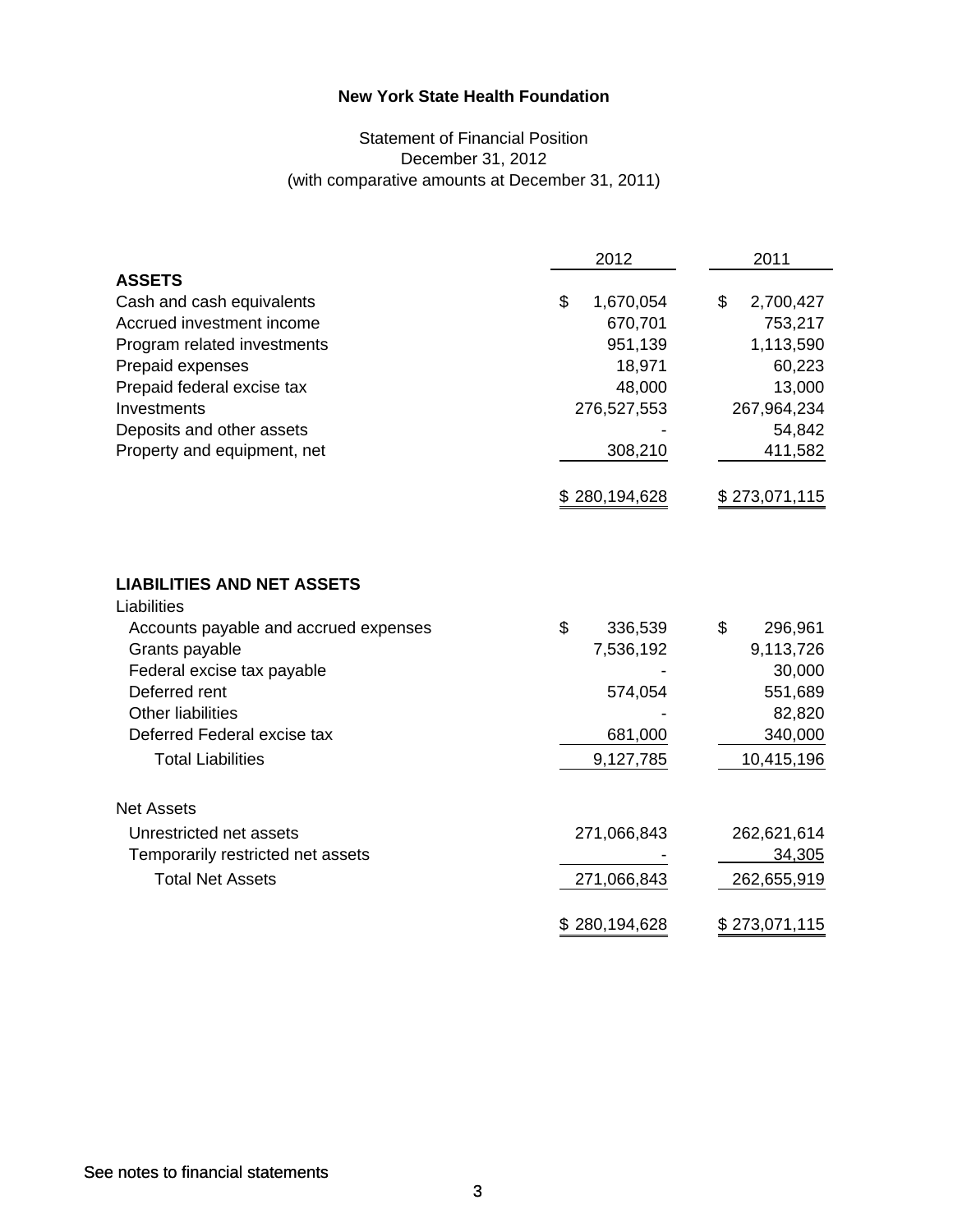#### Statement of Activities Year Ended December 31, 2012 (with summarized totals for the year ended December 31, 2011)

|                                                                                    | 2012        |               |    |            |                 |    |                |
|------------------------------------------------------------------------------------|-------------|---------------|----|------------|-----------------|----|----------------|
|                                                                                    | Temporarily |               |    | 2011       |                 |    |                |
|                                                                                    |             | Unrestricted  |    | Restricted | Total           |    | Total          |
| <b>REVENUE AND SUPPORT</b>                                                         |             |               |    |            |                 |    |                |
| Investment Income                                                                  |             |               |    |            |                 |    |                |
| Interest and dividends                                                             | \$          | 3,639,165     | \$ |            | \$<br>3,639,165 | \$ | 4,238,476      |
| Net realized gain from sale of investments<br>Less:                                |             | 3,642,958     |    |            | 3,642,958       |    | 10,641,484     |
| Investment expense                                                                 |             | 978,692       |    |            | 978,692         |    | 997,414        |
| Net Investment Income                                                              |             | 6,303,431     |    |            | 6,303,431       |    | 13,882,546     |
| Contributions                                                                      |             |               |    |            |                 |    | 10,000         |
| Rental Income                                                                      |             | 105,744       |    |            | 105,744         |    | 144,129        |
| Net assets released from restrictions                                              |             | 34,305        |    | (34, 305)  |                 |    |                |
| <b>Total Revenue and Support</b>                                                   |             | 6,443,480     |    | (34, 305)  | 6,409,175       |    | 14,036,675     |
| <b>EXPENSES</b>                                                                    |             |               |    |            |                 |    |                |
| Grants authorized, net of rescinded/refunded amounts<br>of \$111,348 and \$679,020 |             | 10,061,869    |    |            | 10,061,869      |    | 10,144,064     |
| Program support, planning and development                                          |             | 3,954,875     |    |            | 3,954,875       |    | 4,154,471      |
| <b>Total Program Services</b>                                                      |             | 14,016,744    |    |            | 14,016,744      |    | 14,298,535     |
| Operations and governance                                                          |             | 717,358       |    |            | 717,358         |    | 701,510        |
| <b>Total Expenses</b>                                                              |             | 14,734,102    |    |            | 14,734,102      |    | 15,000,045     |
| Change in Net Assets Before Unrealized Gain (Loss)                                 |             |               |    |            |                 |    |                |
| on Investments and Federal Excise Taxes                                            |             | (8,290,622)   |    | (34, 305)  | (8,324,927)     |    | (963, 370)     |
| Unrealized gain (loss) on investments                                              |             | 17,221,697    |    |            | 17,221,697      |    | (10,630,577)   |
| Provision for Federal excise tax                                                   |             | (485, 846)    |    |            | (485, 846)      |    | (252, 488)     |
| Change in Net Assets                                                               |             | 8,445,229     |    | (34, 305)  | 8,410,924       |    | (11, 846, 435) |
| <b>NET ASSETS</b>                                                                  |             |               |    |            |                 |    |                |
| Beginning of year                                                                  |             | 262,621,614   |    | 34,305     | 262,655,919     |    | 274,502,354    |
| End of year                                                                        |             | \$271,066,843 | \$ |            | \$271,066,843   |    | \$262,655,919  |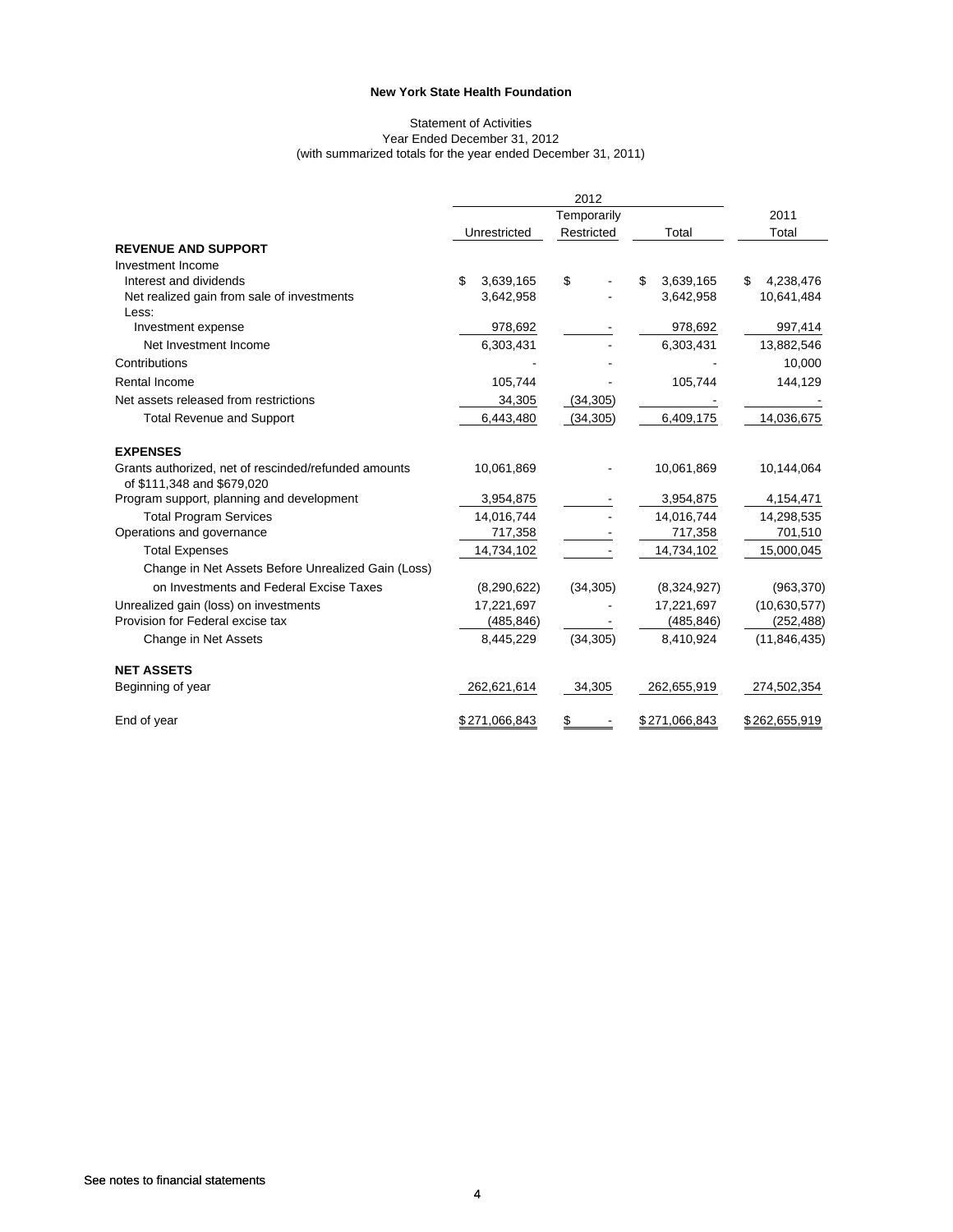# Statement of Cash Flows Year Ended December 31, 2012 (with comparative amounts for the year end December 31, 2011)

|                                               | 2012            | 2011            |
|-----------------------------------------------|-----------------|-----------------|
| <b>CASH FLOWS FROM OPERATING ACTIVITIES</b>   |                 |                 |
| Change in net assets                          | \$8,410,924     | \$ (11,846,435) |
| Adjustments to reconcile change in net assets |                 |                 |
| to net cash from operating activities         |                 |                 |
| Depreciation                                  | 110,471         | 135,214         |
| Realized gain from sale of investments        | (3,642,958)     | (10,641,484)    |
| Unrealized (gain) loss on investments         | (17, 221, 697)  | 10,630,577      |
| Deferred federal excise tax                   | 341,000         | 65,488          |
| Discount on grants payable                    | 29,205          | (55, 466)       |
| Changes in operating assets and liabilities   |                 |                 |
| Accrued investment income                     | 82,516          | 2,581           |
| Grants receivable                             |                 | 190,000         |
| Prepaid expenses                              | 41,252          | 22,253          |
| Prepaid excise tax                            | (35,000)        | 27,000          |
| Deposits and other assets                     | 54,842          |                 |
| Accounts payable and accrued expenses         | 39,578          | (85, 266)       |
| Grants payable                                | (1,606,739)     | (1,885,053)     |
| Federal excise tax payable                    | (30,000)        | 30,000          |
| Deferred rent                                 | 22,365          | 146,617         |
| <b>Other liabilities</b>                      | (82, 820)       | 48,000          |
| Net Cash From Operating Activities            | (13, 487, 061)  | (13, 215, 974)  |
| <b>CASH FLOWS FROM INVESTING ACTIVITIES</b>   |                 |                 |
| Repayment of program related investments      | 162,451         | 59,002          |
| Purchase of property and equipment            | (7,099)         | (4, 403)        |
| Proceeds from sale of investments             | 34,000,296      | 81,520,248      |
| Purchase of investments                       | (21,698,960)    | (68, 319, 470)  |
| Net Cash From Investing Activities            | 12,456,688      | 13,255,377      |
| Net Change in Cash and Cash Equivalents       | (1,030,373)     | 39,403          |
| <b>CASH AND CASH EQUIVALENTS</b>              |                 |                 |
| Beginning of year                             | 2,700,427       | 2,661,024       |
| End of year                                   | 1,670,054<br>\$ | \$<br>2,700,427 |
| <b>SUPPLEMENTAL CASH FLOW INFORMATION</b>     |                 |                 |
| Federal excise taxes paid                     | \$<br>210,000   | \$<br>130,000   |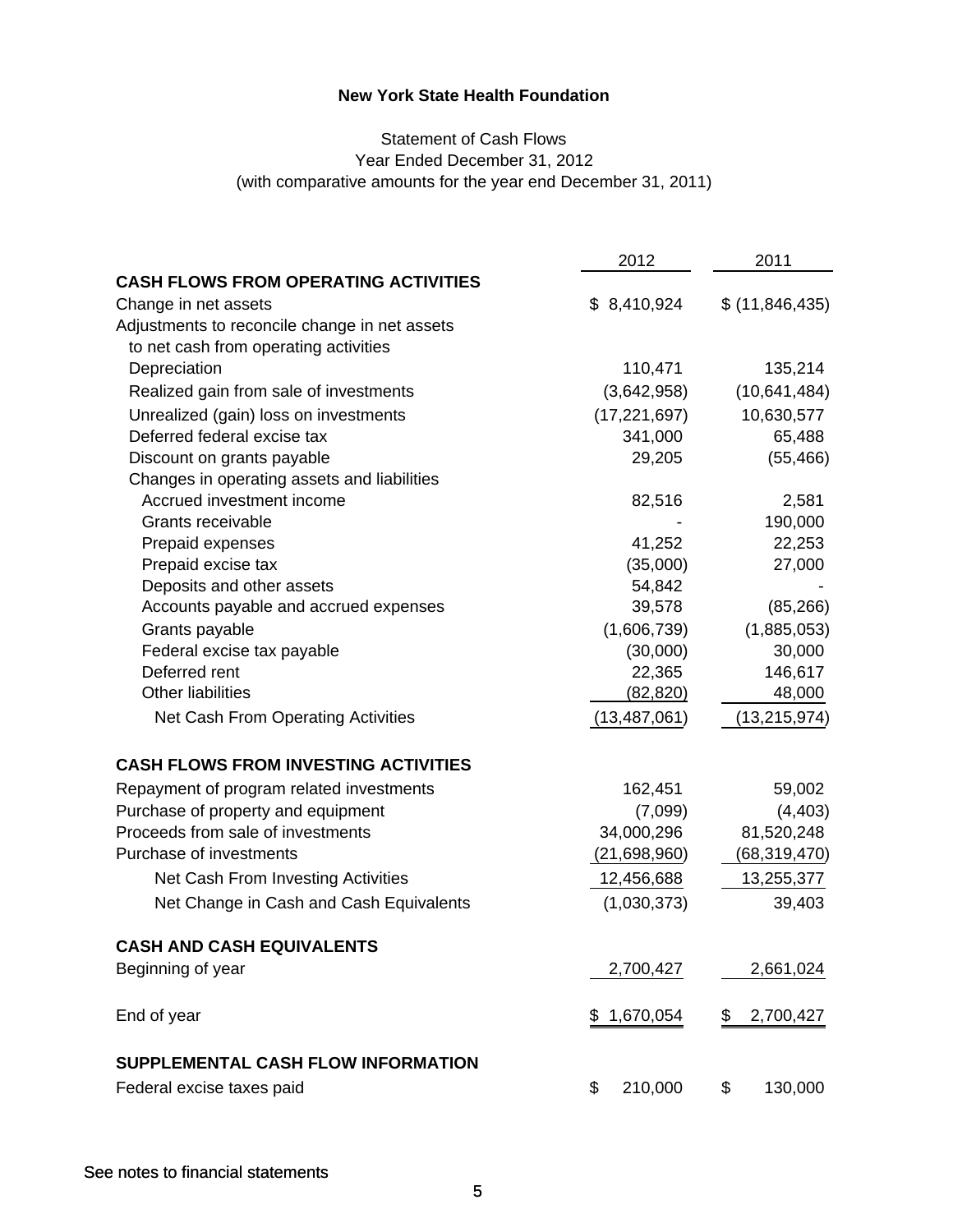Notes to Financial Statements December 31, 2012

# **1. Organization**

New York State Health Foundation, formerly The New York Charitable Asset Foundation, (the "Foundation") is a New York not-for-profit corporation organized on October 25, 2002 to pursue tax-exempt charitable purposes. The Foundation was formed as part of the conversion of Empire HealthChoice, Inc. (doing business as Empire Blue Cross & Blue Shield) to a for-profit corporation. Pursuant to the legislation authorizing the conversion, the Foundation received five percent of the stock of WellChoice, the holding company for Empire. The Foundation provides funding and grants for the health care related needs of residents of the State of New York ("NYS"), including without limitation, (i) expansion of access to health care by extending health insurance coverage to NYS residents who cannot afford to purchase their own coverage or who have coverage that is inadequate to meet their needs, (ii) expansion and enhancement of access to health care by augmenting and creating health care programs that deliver services to populations that are unable to access health care or that improve public health, (iii) augmentation of its other program priorities by supporting programs that inform and educate NYS residents about public health issues and empower communities to address the issues by becoming more effective at identifying and articulating health care needs and implementing solutions, and (iv) conducting any and all lawful activities which may be useful in accomplishing the foregoing purposes.

Assets, liabilities and net assets of the New York State Health Foundation Trust (the "Trust"), a revocable trust, are included in the accompanying financial statements. The Foundation is the sole trustee and beneficiary of the Trust.

# **2. Summary of Significant Accounting Policies**

# *Basis of Presentation and Use of Estimates*

The accompanying financial statements have been prepared in accordance with accounting principles generally accepted in the United States of America (U.S. GAAP), which requires management to make estimates and assumptions that affect the reported amounts of assets and liabilities and disclosure of contingent assets and liabilities at the date of the financial statements and the reported amounts of revenues and expenses during the reporting period. Accordingly actual results could differ from those estimates.

# *Cash and Cash Equivalents*

Cash and cash equivalents consist of checking and money market accounts. The Foundation considers all highly liquid debt instruments available for current use with a maturity date of three months or less at the date of purchase to be cash equivalents.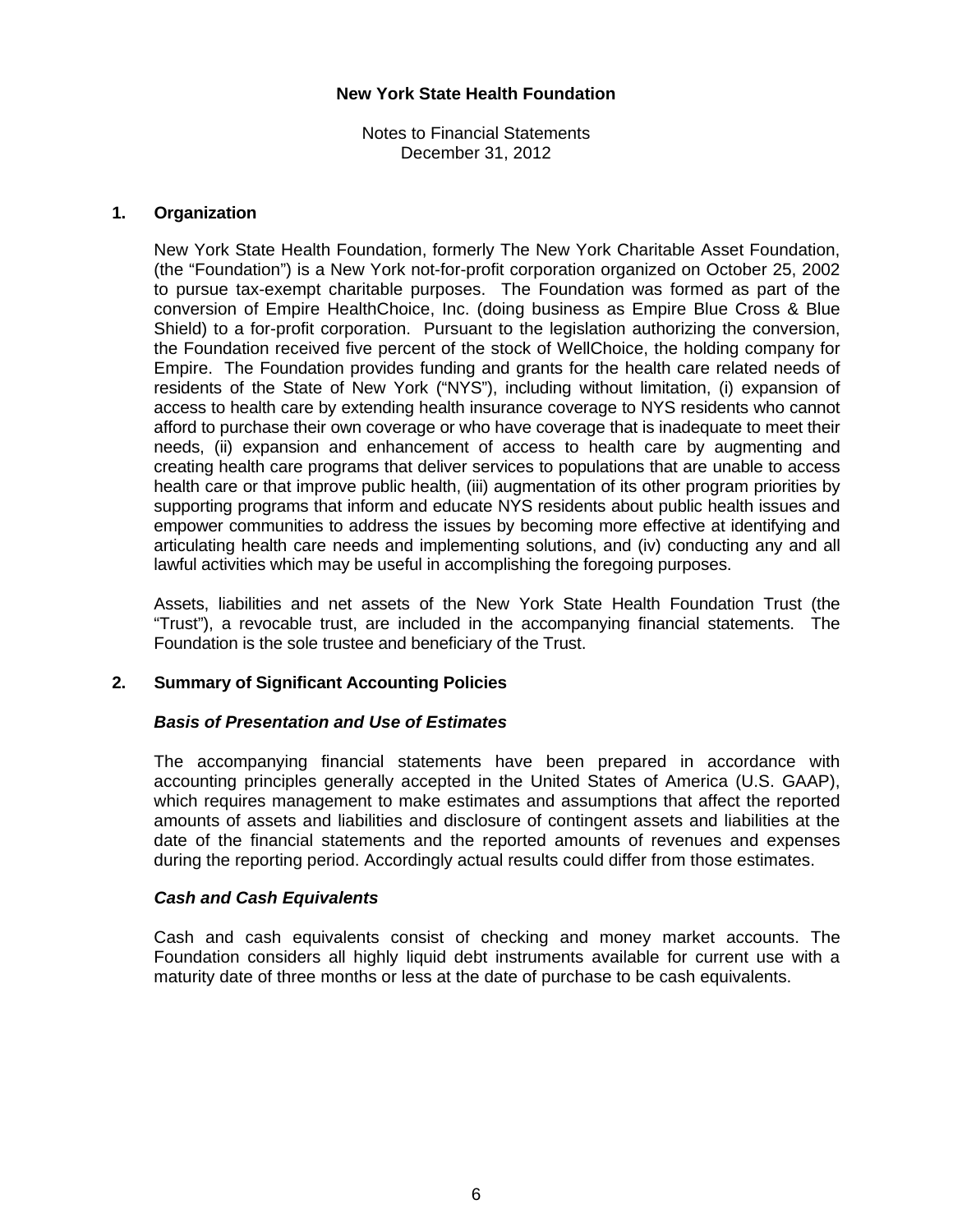Notes to Financial Statements December 31, 2012

# **2. Summary of Significant Accounting Policies (***continued)*

# *Fair Value of Financial Instruments*

The Foundation follows Financial Accounting Standards Board (FASB) guidance on Fair Value Measurements which defines fair value and establishes a fair value hierarchy organized into three levels based upon the input assumptions used in pricing assets. Level 1 inputs have the highest reliability and are related to assets with unadjusted quoted prices in active markets. Level 2 inputs relate to assets with other than quoted prices in active markets which may include quoted prices for similar assets or liabilities or other inputs which can be corroborated by observable market data. Level 3 inputs are unobservable inputs and are used to the extent that observable inputs do not exist.

#### *Investments Valuation*

Investments are stated at fair value. The fair value of alternative investments has been estimated using the Net Asset Value ("NAV") as reported by the management of the respective alternative investment fund. FASB guidance provides for the use of NAV as a "Practical Expedient" for estimating fair value of alternative investments. NAV reported by each alternative investment fund is used as a practical expedient to estimate the fair value of the Foundation's interest therein and their classification within Level 2 or 3 is based on the Foundation's ability to redeem its interest in the near term.

# *Investment Income Recognition*

Purchases and sales of securities are recorded on a trade-date basis. Interest income is recorded on the accrual basis and dividends are recorded on the ex-dividend date. Realized gains and losses on the sale of investments are computed on the specific identification basis. Realized and unrealized gains and losses are included in the determination of the change in net assets.

# *Property and Equipment*

Property and equipment are carried at cost and are depreciated using the straight-line method over the estimated useful life of the assets. Physical assets acquired with costs in excess of \$1,000 and having a period of benefit in excess of one year are capitalized.

#### *Grants*

 The liability for grants and project appropriations payable is recognized when specific grants are authorized by the Board of Directors and the recipients have been notified.

#### *Presentation of Net Assets*

Net assets are classified based on the existence or absence of donor-imposed restrictions. Accordingly, the Foundation's net assets and changes therein are classified as permanently restricted, temporarily restricted or unrestricted. The Foundation does not have any permanently restricted net assets.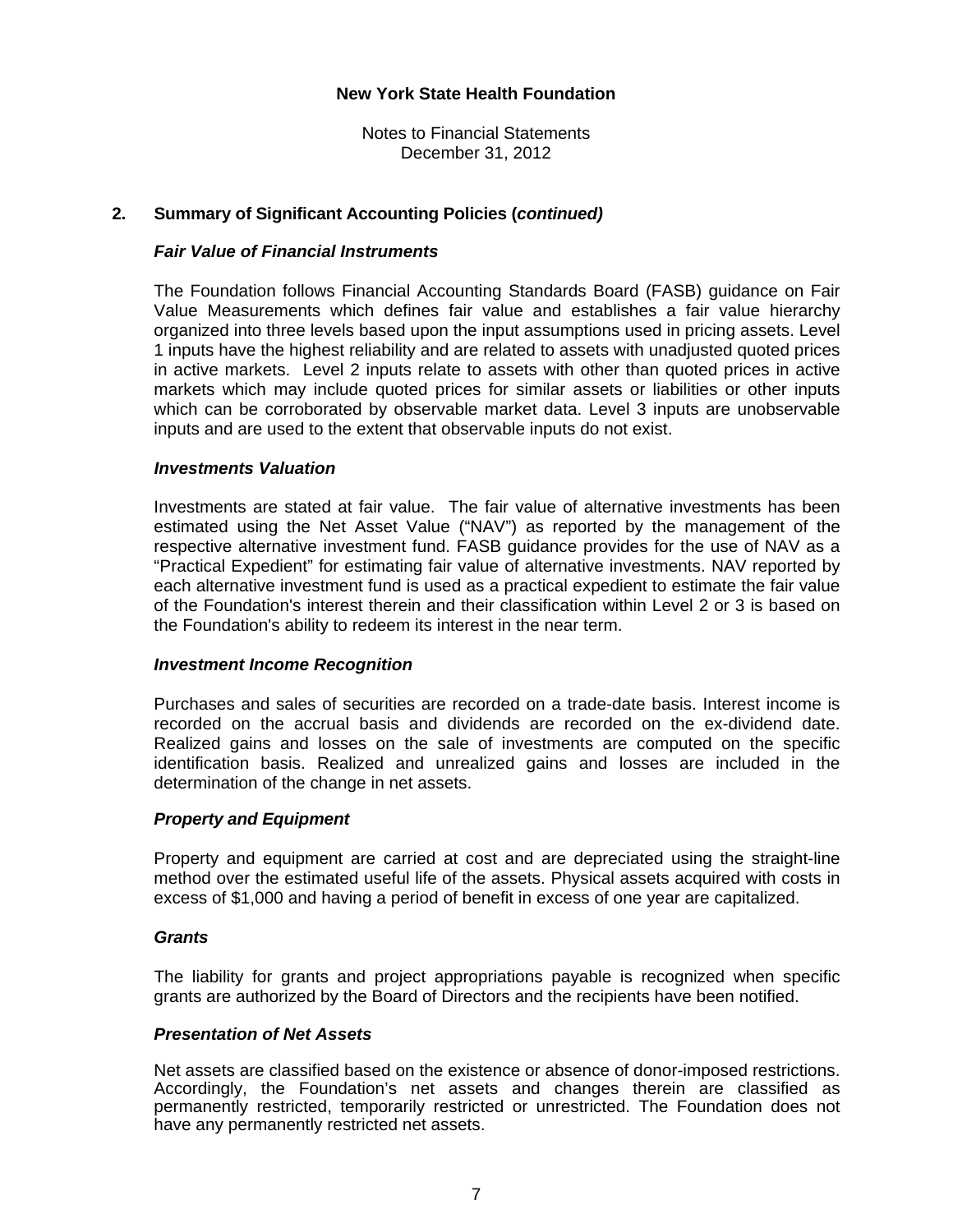Notes to Financial Statements December 31, 2012

# **2. Summary of Significant Accounting Policies (***continued)*

### *Contributions*

Contributions are recorded as temporarily restricted support if they are received with donor stipulations that limit the use of the contribution or that have time restrictions. When a temporary restriction expires, that is, when a stipulated time restriction ends or purpose restriction is accomplished, temporarily restricted net assets are reclassified as unrestricted net assets and reported in the statement of activities as net assets released from restrictions.

# *Accounting for Uncertainty in Income Taxes*

The Foundation recognizes the effect of income tax positions only if those positions are more likely than not to be sustained. Management has determined that the Foundation had no uncertain tax positions that would require financial statement recognition. The Foundation is no longer subject to examinations by the applicable taxing jurisdictions for periods prior to 2009.

#### *Prior Year Summarized Comparative Information*

Information as of and for the year ended December 31, 2011 is presented for comparative purposes only. The notes to the financial statements and certain activity by net asset classification are not included in this report. Accordingly, such information does not include sufficient detail to constitute a presentation in conformity with accounting principles generally accepted in the United States of America. Accordingly, such information should be read in conjunction with the Foundation's financial statements as of and for the year ended December 31, 2011, from which the summarized comparative information was derived.

# *Subsequent Events Evaluation by Management*

Management has evaluated subsequent events for disclosure and/or recognition in the financial statements through the date that the financial statements were available to be issued, which is May 30, 2013.

# **3. Concentrations of Credit Risk**

The Foundation's financial instruments that are potentially exposed to concentration of credit risk consist of cash, cash equivalents and investments. The Foundation places its cash and cash equivalents with quality financial institutions. The gold exchange traded fund represents interest in physical gold held by a custodial bank. Equity or fixed income funds are in commingled vehicles organized as either Common Trust Funds, limited partnerships or Exchange Traded Funds. At times, cash balances may be in excess of FDIC insurance limit. The Foundation routinely assesses the financial strength of its cash, cash equivalents and investment portfolio. As a consequence, concentrations of credit risk are limited.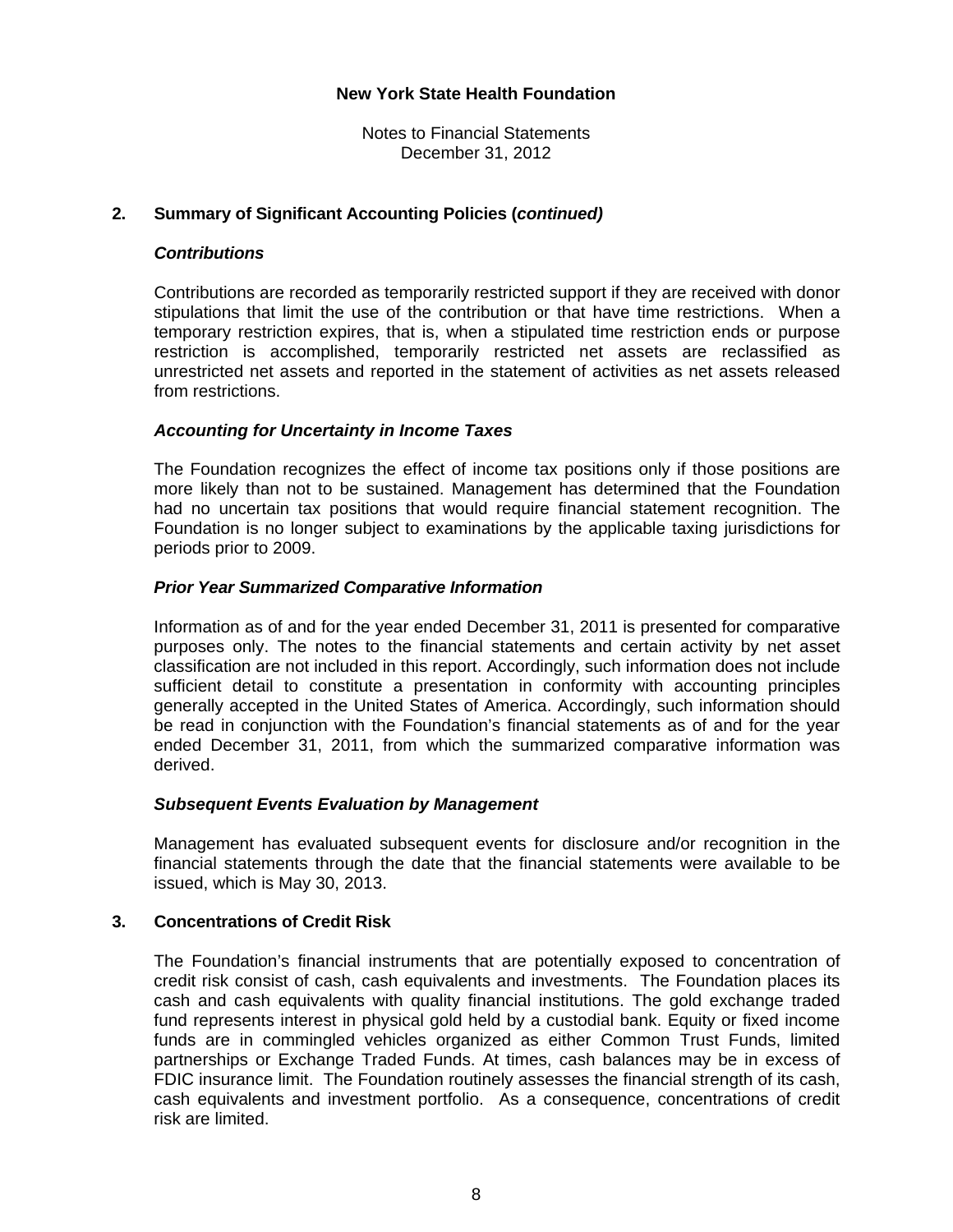Notes to Financial Statements December 31, 2012

# **4. Property and Equipment**

Property and equipment consists of the following as of December 31,

|                                | 2012      | 2011       |
|--------------------------------|-----------|------------|
| Furniture and equipment        | \$696,196 | \$ 694,897 |
| Leasehold Improvements         | 163,885   | 158,085    |
|                                | 860,081   | 852,982    |
| Less: accumulated depreciation | 551,871   | 441,400    |
|                                | \$308,210 | \$411,582  |

# **5. Investments**

The following are major categories of investments measured at fair value on a recurring basis at December 31, grouped by fair value hierarchy:

|                         | 2012 |               |               |                    |               |            |
|-------------------------|------|---------------|---------------|--------------------|---------------|------------|
|                         |      | Level 1       |               | Level <sub>2</sub> |               | Total      |
| Exchange traded funds   |      |               |               |                    |               |            |
| Equity funds            | \$   | 30,575,645    | \$            |                    | \$            | 30,575,645 |
| Fixed income funds      |      | 37,124,501    |               |                    |               | 37,124,501 |
| Natural resources funds |      | 20,003,965    |               |                    |               | 20,003,965 |
| Mutual fund, equity     |      | 16,095,425    |               |                    |               | 16,095,425 |
| Corporate bonds         |      |               |               | 20,985,478         |               | 20,985,478 |
| Taxable municipal bonds |      | 2,326,600     |               |                    |               | 2,326,600  |
| Alternative investments |      |               |               |                    |               |            |
| Equity funds            |      |               |               | 97,617,232         |               | 97,617,232 |
| Fixed income funds      |      |               |               | 51,798,707         |               | 51,798,707 |
|                         |      | \$106,126,136 | \$170,401,417 |                    | \$276,527,553 |            |
|                         |      |               |               |                    |               |            |
|                         |      |               |               |                    |               |            |
|                         |      |               | 2011          |                    |               |            |
|                         |      | Level 1       |               | Level <sub>2</sub> |               | Total      |
| Exchange traded funds   |      |               |               |                    |               |            |
| <b>Equity funds</b>     | \$   | 26,797,631    | \$            |                    | \$            | 26,797,631 |
| Fixed income funds      |      | 39,490,938    |               |                    |               | 39,490,938 |
| Natural resources funds |      | 18,725,285    |               |                    |               | 18,725,285 |
| Mutual fund, equity     |      | 15,648,201    |               |                    |               | 15,648,201 |
| Corporate bonds         |      |               |               | 21,764,776         |               | 21,764,776 |
| Taxable municipal bonds |      | 2,245,730     |               |                    |               | 2,245,730  |
| Alternative investments |      |               |               |                    |               |            |
| Equity funds            |      |               |               | 76,465,159         |               | 76,465,159 |
| Fixed income funds      |      |               |               | 66,826,514         |               | 66,826,514 |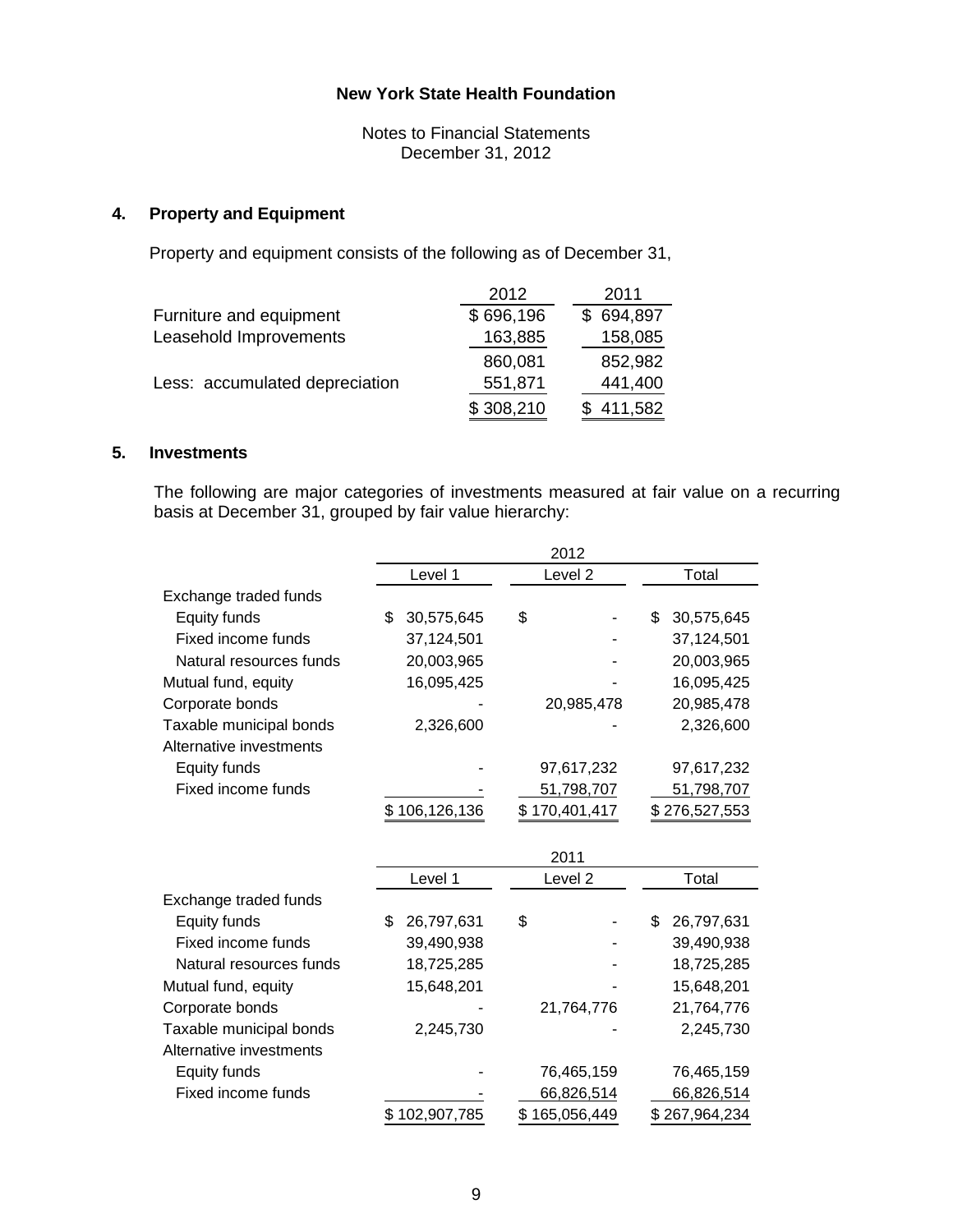Notes to Financial Statements December 31, 2012

### **5. Investments (***continued***)**

 Information regarding Level 2 investments valued using NAV as practical expedient at December 31, 2012 is as follows:

|                              |                   |             | Redemption          |                 |
|------------------------------|-------------------|-------------|---------------------|-----------------|
|                              |                   | Unfunded    | Frequency (If       | Redemption      |
|                              | Fair Value        | Commitments | Currently Eligible) | Notice Period   |
| Equity funds (see "a" below) | 97,617,232<br>\$. | ß.<br>-     | Daily               | 1 Day, 3 Days   |
| Fixed income funds           |                   |             |                     |                 |
| (see "b" below)              | 51,798,707        |             | Daily, Monthly      | 2 Days, 10 Days |
|                              | \$149,415,939     | -           |                     |                 |

- a. These assets are in vehicles organized as collective trust funds and the value of the Foundation's interest in these investments is reported by their respective fund managers. The funds include index funds for domestic equities using the Russell 1000 Index, global equities using the Morgan Stanley All Country World Index (excluding US), emerging markets equities using the Morgan Stanley Emerging Markets Index, and an actively managed equity fund investing in global natural resources companies.
- b. These assets are in vehicles organized as collective trust funds or limited partnerships, and the value of the Foundation's interest in these investments is reported by their respective fund managers. The funds include index funds that follow the Barclays 7-10 Year Treasury Index, the Barclays Government/Credit Index and the Barclays TIPS Index. Also included is an actively managed fund investing on high-yield domestic bonds.

Investments organized as collective trust funds and limited partnerships are considered alternative investments for financial reporting purposes. The Foundation believes that there is little risk regarding the valuation of these assets: all of the investments comprise publicly traded securities where market values are readily available and almost all have few restrictions on redemption by the Foundation (the majority of the investments may be redeemed daily).

As of December 31, 2012, three individual investments represented approximately 17%, 11% and 10% of total investments. All three of these investments were in broadly diversified index funds.

# **6. Program Related Investments (PRIs)**

During 2008, the Foundation made loans to two charitable organizations totaling \$1,188,592 to assist in program related activities. PRIs, defined in IRC 4944(c), have a primary purpose of advancing the mission of the Foundation without a significant purpose of the production of income or the appreciation of property. PRIs are treated as charitable distributions on Internal Revenue Service Form 990-PF, the tax and information return filed by private foundations for minimum-distribution requirement purposes. In 2012, \$162,451 was repaid on the loans.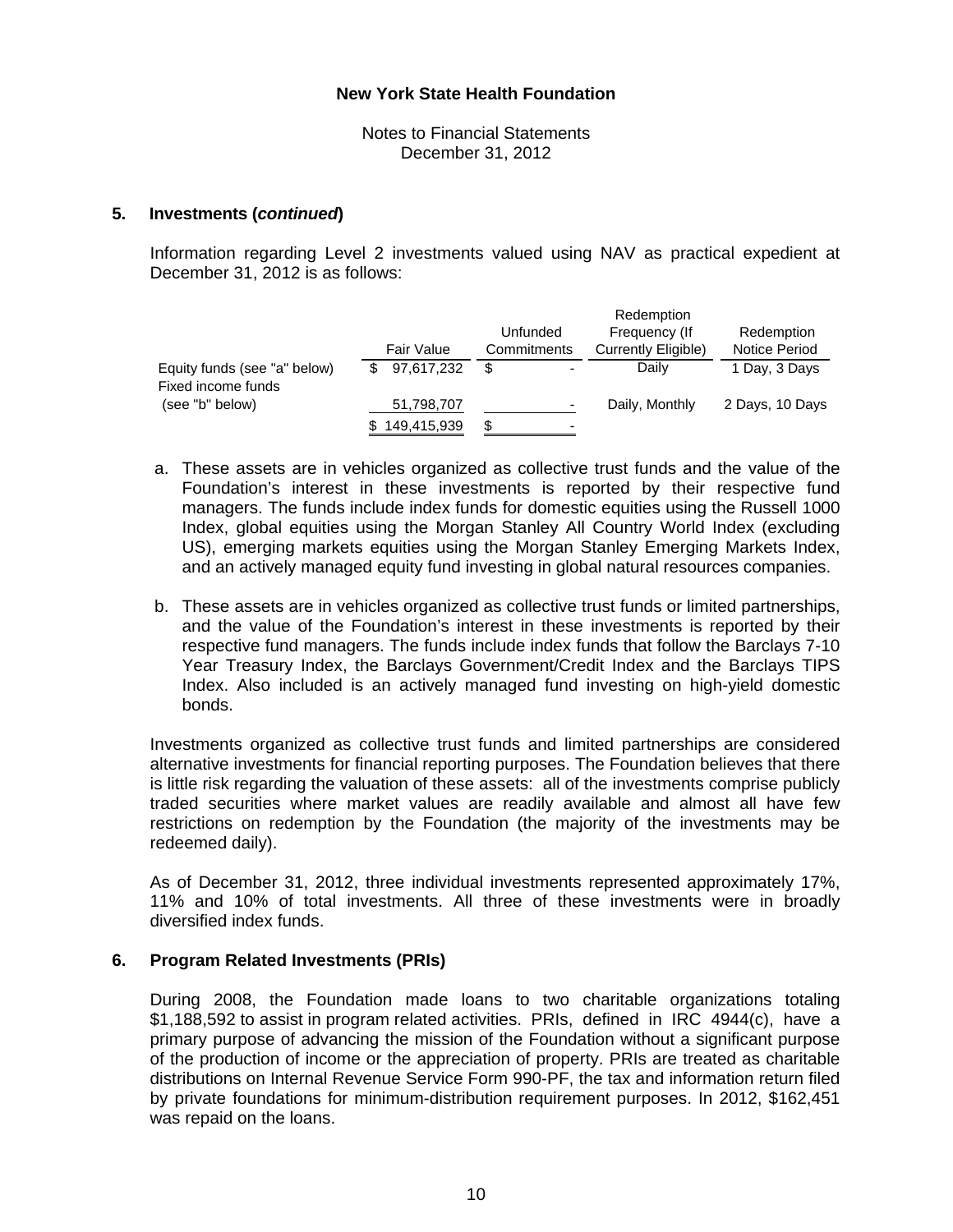Notes to Financial Statements December 31, 2012

### **7. Federal Excise Tax**

 The Foundation is exempt from Federal income taxes under Section 501(c)(3) and 509(a) of the Internal Revenue Code and has been further classified as a "private foundation." The Foundation is subject to an excise tax on its net investment income.

 Excise taxes consist of two components: current taxes based upon net investment income and deferred taxes which arise from the difference between the tax cost of the investments and the fair value.

For the years ended December 31, Federal excise tax expense consisted of the following:

|                 | 2012      | 2011      |
|-----------------|-----------|-----------|
| Current         | \$145,000 | \$187,000 |
| <b>Deferred</b> | 340,846   | 65,488    |
|                 | \$485,846 | \$252,488 |

#### **8. Grants Payable**

 The Foundation has entered into grant commitments with certain organizations. Payments to these organizations at December 31, are to be made as follows:

| \$6,817,029 |
|-------------|
| 2,412,233   |
| 9,229,262   |
| 115,536     |
| \$9,113,726 |
|             |

 To reflect the time value of money, grants payable as of December 31, 2012 were discounted to the present value using the Federal Reserve business lending rate of 3.87%.

#### **9. Temporarily Restricted Net Assets**

Temporarily restricted net assets at December 31, 2011 were restricted for the Community Health Worker Project. Net assets released from restrictions in 2012 were for the Community Health Worker Project.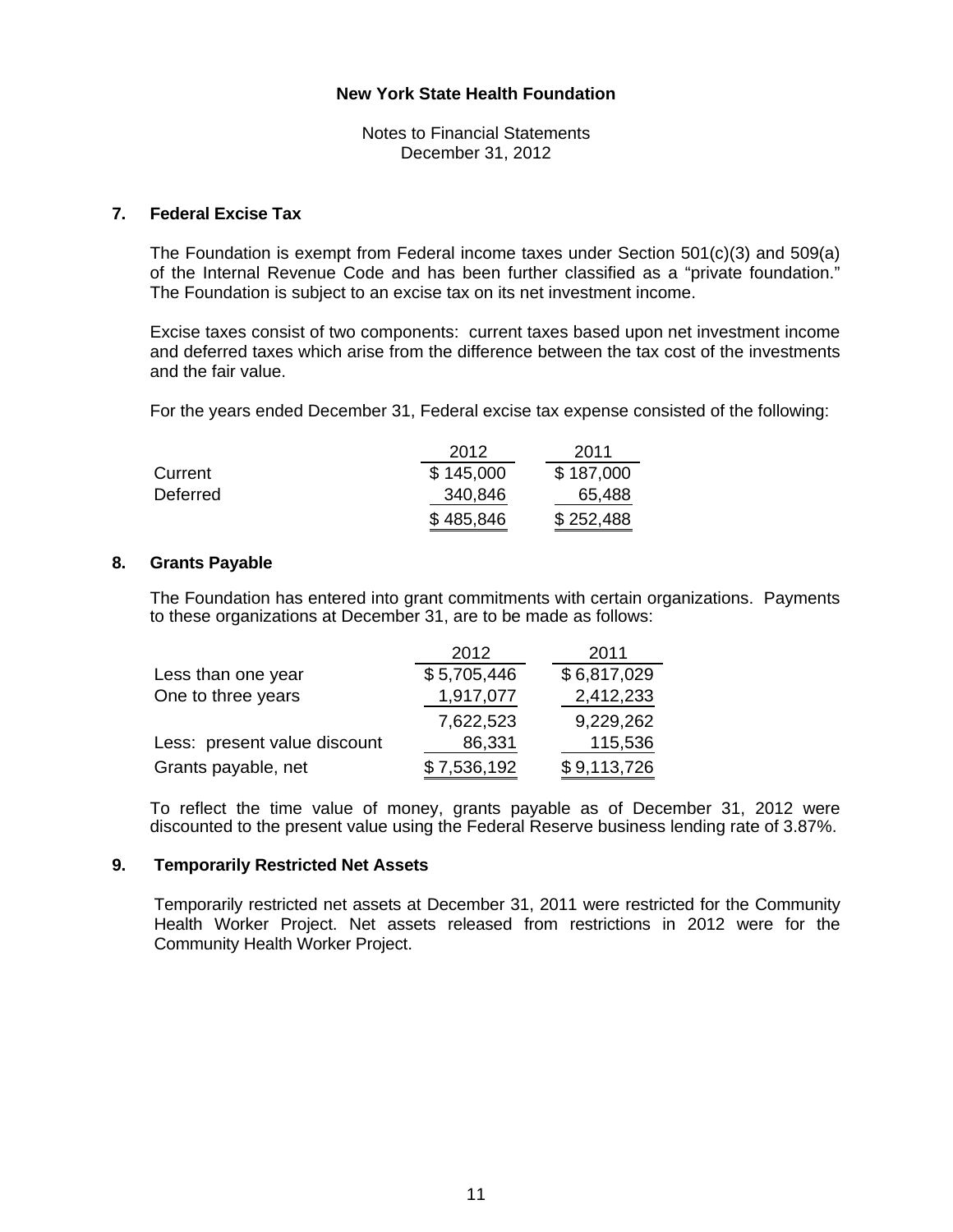Notes to Financial Statements December 31, 2012

# **10. Retirement Plan**

 The Foundation maintains a 403(b) defined contribution plan, which covers all employees that meet eligibility requirements. The Foundation matched employee contributions up to 7.5% of their annual salary in 2012 and 2011. In 2012, the Foundation implemented an additional 5% discretionary employer contribution to the 403(b) plan. The Foundation made contributions totaling \$305,195 and \$155,441 to the plan for 2012 and 2011, respectively. The Foundation also maintains a 457(b) plan that is limited to senior level management employees. The Foundation does not make contributions to the 457(b) plan.

#### **11. Commitments**

 The Foundation had a lease agreement for its former New York City office space that expired in March, 2012. In connection with the lease, the Foundation gave the landlord a deposit of \$54,842 which was returned in full to the Foundation in 2012. In 2010, the Foundation entered into an agreement to sublease this space to a third party expiring in 2012. This agreement required monthly payments to the Foundation of approximately \$10,000. This sublease agreement expired in March, 2012.

 In 2010, the Foundation entered into an agreement for new office space expiring 2027. The lease contains escalation clauses that provide for increase in payments resulting from increases in real estate taxes and certain other building expenses in excess of the base period amounts In 2011, the Foundation entered into an agreement to license part of this space to a third party. This agreement was renewed in 2012. This agreement required monthly payments to the Foundation of approximately \$6,000.

Rental income in 2012 from both the sublease and license was \$105,744.

The future minimum rental payments under the new lease agreement are:

| 2013       | \$<br>544,000 |
|------------|---------------|
| 2014       | 544,000       |
| 2015       | 544,000       |
| 2016       | 600,667       |
| 2017       | 612,000       |
| Thereafter | 5,253,000     |
|            | \$8,097,667   |

Rent expense totaled \$627,427 and \$794,214 for 2012 and 2011, respectively.

\* \* \* \* \*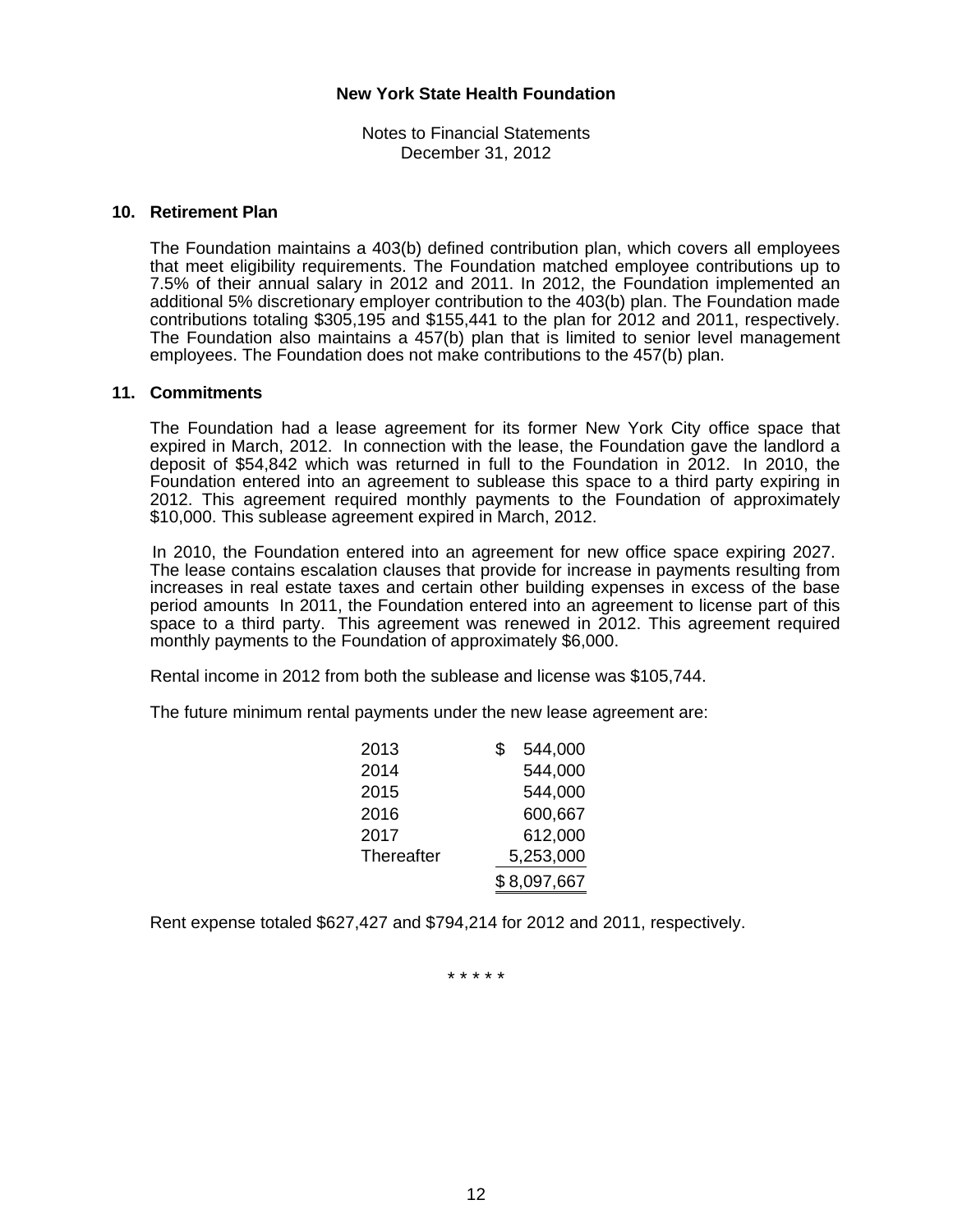Supplemental Information

December 31, 2012 (With summarized totals for the year ended December 31, 2011)